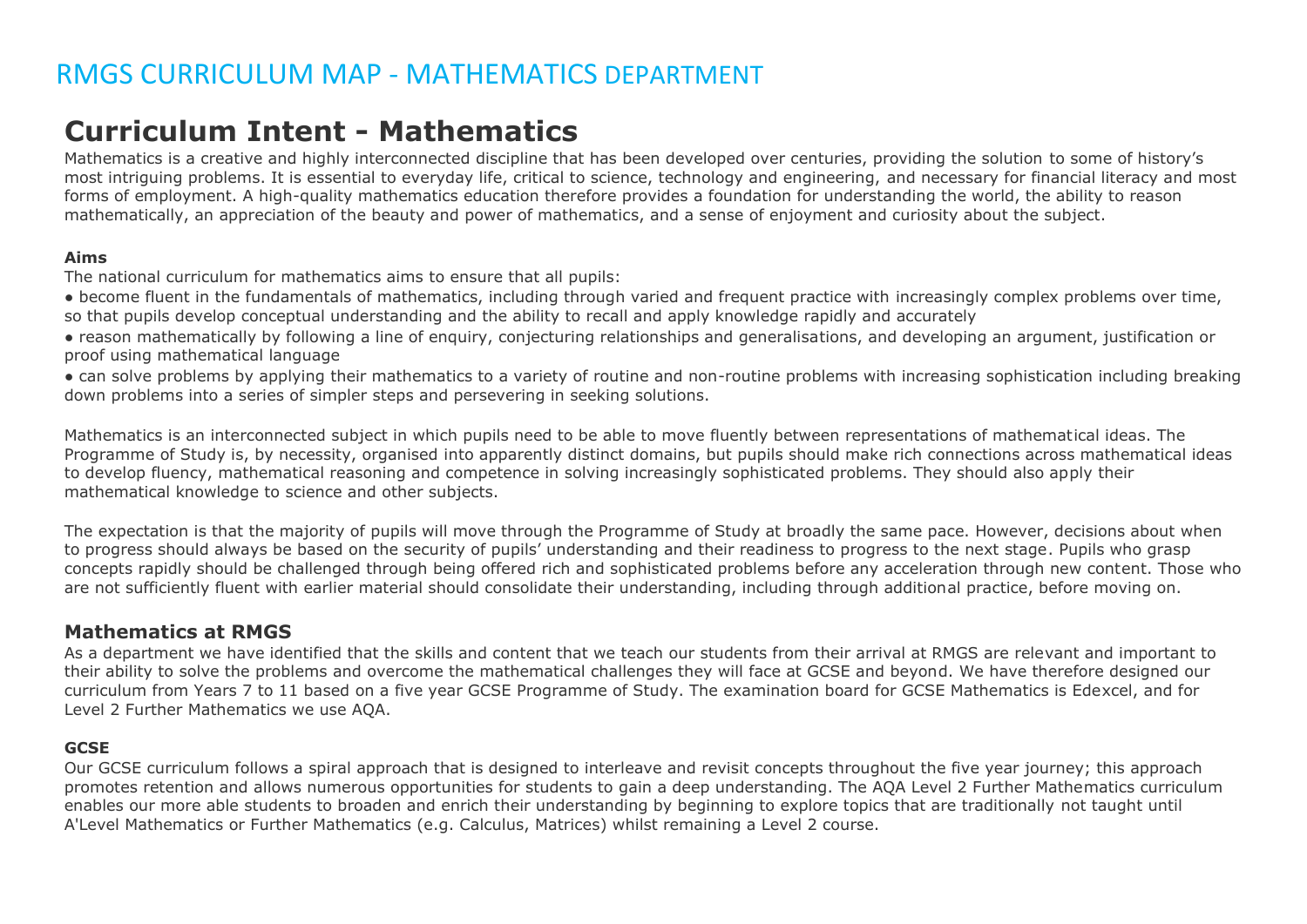#### **A2 Mathematics/Further Mathematics**

The OCR A'Level Mathematics B (MEI) course has been developed in partnership with Mathematics in Education and Industry (MEI), subject and teaching experts, and in close consultation with teachers from learned societies, industry and representatives from Higher Education. MEI is a longestablished, independent curriculum development body who provide resources, advice and CPD relating to curriculum and teaching aspects of the course.

The course supports the mathematical needs of students across a broad range of topics at this level and provides a basis for subsequent quantitative work in a very wide range of higher education courses, apprenticeships and employment. It also supports the study of AS and A2 Further Mathematics.

OCR A Level in Mathematics B (MEI) builds from GCSE (9–1) level mathematics and introduces calculus and its applications. It emphasises how mathematical ideas are interconnected and how mathematics can be applied to model situations using algebra and other representations, to help make sense of data, to understand the physical world and to solve problems in a variety of contexts, including social sciences and business. It prepares students for further study and employment in a wide range of disciplines involving the use of mathematics.

#### **AS Core Mathematics**

Core Mathematics, also from MEI, is designed for students who have achieved a standard pass in GCSE Mathematics, but who do not intend to take AS/A Level Mathematics. It enables learners to strengthen and develop the mathematical knowledge and skills they have learned at GCSE so that they can apply them to the problems they will encounter in their other Level 3 courses, further study, life and employment. Specification B (MEI) is particularly suitable for future students of psychology, geography and other subjects that make extensive use of statistical techniques. Core Mathematics is particularly useful for students studying subjects such as geography, business, chemistry, biology, sociology, and health and social care, giving learners the mathematical skills to tackle problems in a variety of authentic situations.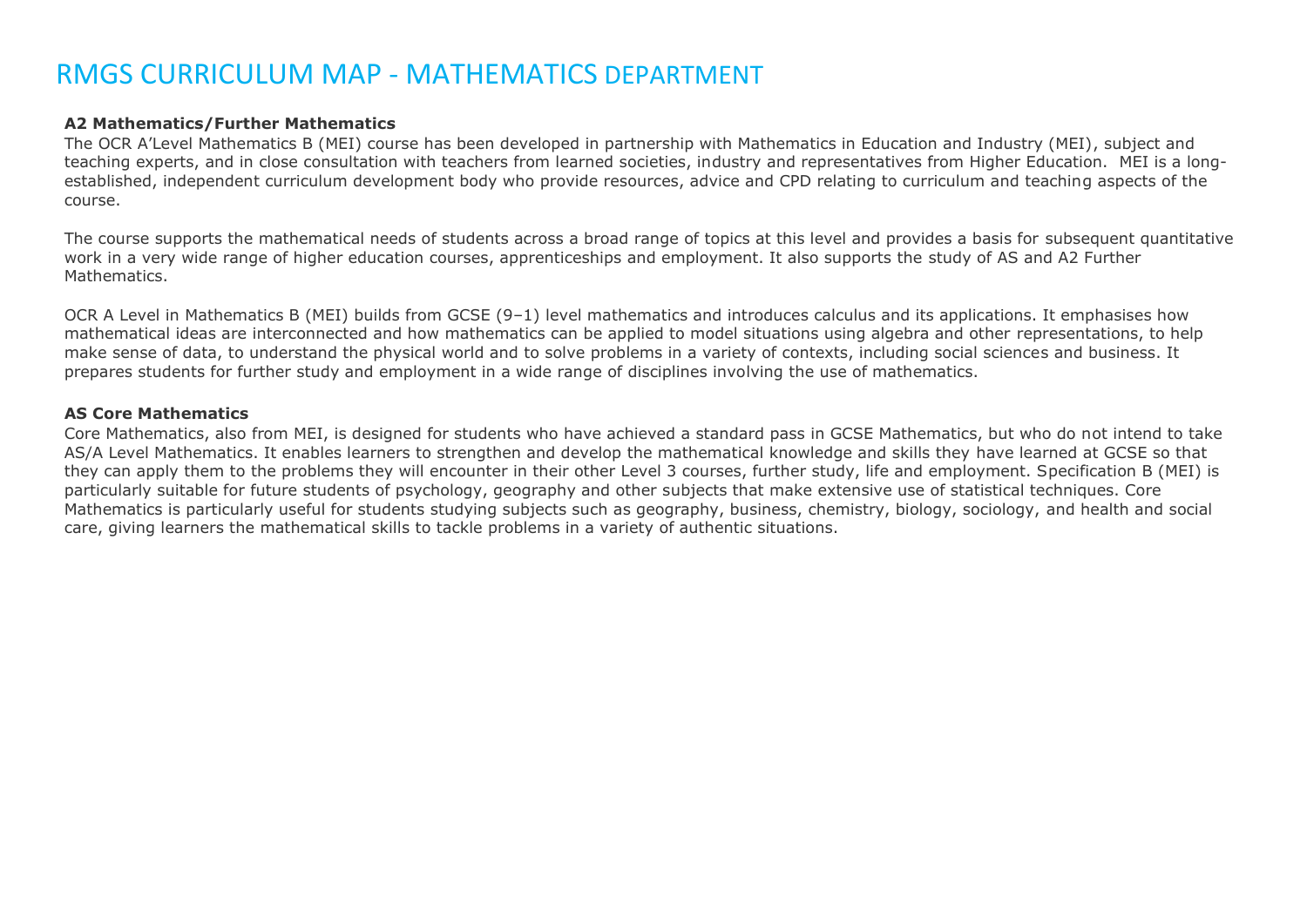| Tormalia<br><b>Overview</b><br><u> Curriculum</u> |
|---------------------------------------------------|
|---------------------------------------------------|

| Year<br>Group  | Autumn 1                                                                                                                                                                                                                                                                                    | Autumn 2                                                                                                                                                           | Spring 3                                                                                                                                                                                                                                                                  | Spring 4                                                                                                                                                                                                                                     | Summer 5                                                                                                                                                                                                                                                                                                                               | Summer 6                                                                                                                                                                                                                                                                                                                           |
|----------------|---------------------------------------------------------------------------------------------------------------------------------------------------------------------------------------------------------------------------------------------------------------------------------------------|--------------------------------------------------------------------------------------------------------------------------------------------------------------------|---------------------------------------------------------------------------------------------------------------------------------------------------------------------------------------------------------------------------------------------------------------------------|----------------------------------------------------------------------------------------------------------------------------------------------------------------------------------------------------------------------------------------------|----------------------------------------------------------------------------------------------------------------------------------------------------------------------------------------------------------------------------------------------------------------------------------------------------------------------------------------|------------------------------------------------------------------------------------------------------------------------------------------------------------------------------------------------------------------------------------------------------------------------------------------------------------------------------------|
| $\overline{7}$ | Calculations with<br>integers, fractions,<br>decimals. Properties<br>and areas of shapes.<br>Volume of cuboids.                                                                                                                                                                             | Representations<br>of statistical<br>data. Linear<br>algebraic<br>manipulation.<br>Inverse and<br>composite<br>functions.<br>Standard units<br>of measure.         | Introduction to<br>probability.<br>Estimation and<br>orders of<br>magnitude.<br>Linear equations.<br>Properties of<br>circles.                                                                                                                                            | Area and<br>circumference of<br>circles. Scale<br>factors and ratios.<br>Percentages.<br>Powers roots and<br>reciprocals.                                                                                                                    | Prime factorisation.<br>Measures of central<br>tendency and spread.<br>Coordinates and<br>straight line graphs.<br>Gradient as rate of<br>change.                                                                                                                                                                                      | nth term of a linear<br>sequence.<br><b>Systematic listing</b><br>strategies. Review<br>and consolidation.                                                                                                                                                                                                                         |
|                |                                                                                                                                                                                                                                                                                             | <b>Test</b>                                                                                                                                                        | <b>Test</b>                                                                                                                                                                                                                                                               |                                                                                                                                                                                                                                              |                                                                                                                                                                                                                                                                                                                                        | <b>End of Year Exam</b>                                                                                                                                                                                                                                                                                                            |
| 8              | Properties of<br>polygons. Angles in<br>parallel lines.<br>Similarity and<br>congruence.<br>Pythagoras' theorem.<br><b>Statistical</b><br>representation.<br>Expand and factorise<br>double brackets.<br>Substitute into<br>formulae. Change<br>subject of formula.<br>Composite functions. | Area and<br>perimeter of<br>circles and<br>composite<br>shapes.<br>Standard and<br>cpmpound<br>units. Solve<br>linear equations<br>with unknowns<br>on both sides. | Solve quadratic<br>equations by<br>factorising;<br>approximate<br>solutions<br>graphically.<br>Derive<br>equations, solve<br>(simultaneously),<br>interpret<br>solutions.<br>Probability:<br>possibility<br>spaces,<br>combined<br>events,<br>conditional<br>probability. | Constructions and<br>loci. Calculations<br>with integers,<br>fractions, decimals.<br>Conversion<br>comparison and<br>ratios. Direct and<br>inverse proportion<br>algebraically and<br>graphically.<br>Percentage change,<br>simple interest. | Find equations of<br>straight lines given<br>two points, or given<br>one point and<br>gradient. Interpret<br>gradient as rate of<br>change. Plans and<br>elevations. Scatter<br>graphs, correlation,<br>lines of best fit,<br>interpolation,<br>extrapolation.<br>Pythagoras' theorem.<br>Trigonometry with<br>right-angled triangles. | Standard form.<br>Rounding to degree<br>of accuracy.<br>Inequalities,<br>approximation,<br>rounding, truncating,<br>estimation, error<br>intervals. Term rules<br>for sequences.<br>Triangular, squared,<br>cubed numbers.<br>Arithmetic<br>progressions,<br>Fibonacci and<br>quadratic sequences.<br>Review and<br>consolidation. |
|                |                                                                                                                                                                                                                                                                                             | <b>Test</b>                                                                                                                                                        |                                                                                                                                                                                                                                                                           |                                                                                                                                                                                                                                              | <b>Test</b>                                                                                                                                                                                                                                                                                                                            | <b>End of Year Exam</b>                                                                                                                                                                                                                                                                                                            |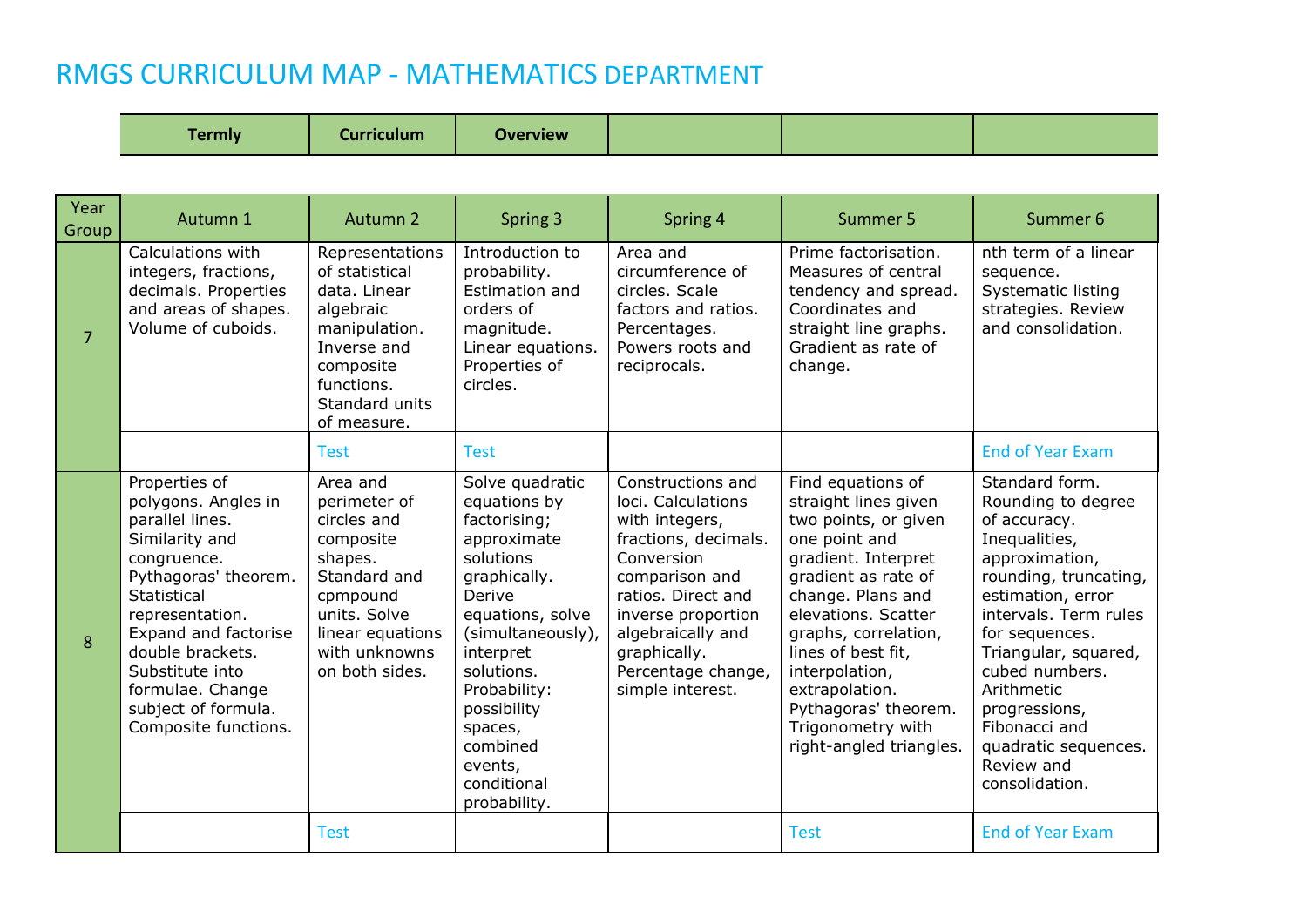9

| Algebraic<br>manipulation and<br>expressions. Index<br>laws. Equations and<br>identities. Construct<br>arguments and<br>proofs. Change the<br>subject. Algebraic<br>fractions. Expanding<br>and factorising<br>double brackets.<br>Calculations with<br>integers, fractions,<br>decimals, mixed and<br>negative numbers. | Properties of<br>angles at a<br>point and in<br>parallel lines.<br>Sum of triangle<br>interior angles.<br>Triangle<br>congruence.<br>Similarity for<br>length, area,<br>volume.<br>Construct,<br>reflect, rotate,<br>translate,<br>enlarge<br>drawings of 2D<br>shapes. Solve<br>imultaneous<br>linear equations<br>graphically and<br>algebraically.<br>Quadratic<br>equations.<br>Derive, solve<br>and interpret<br>equations. | Plot and find<br>equations of<br>straight lines.<br>Number lines.<br>Surface area and<br>volume of right<br>prisms. Surface<br>area and volume<br>of pyramids,<br>cones, spheres<br>and composite<br>shapes. Arc<br>length, area and<br>perimeter of<br>sectors.<br>Standard form. | Calculations to an<br>appropriate degree<br>of accuracy.<br>Pythagoras'<br>theorem.<br>Trigonometry of<br>right angled<br>triangles, exact<br>values of sin, cos,<br>tan. Statistical<br>representation;<br>quartiles and box<br>plots. Time series.<br>Scatter graphs,<br>correlation,<br>causation,<br>interpolation,<br>extrapolation. | Properties of 3D<br>shapes; plans and<br>elevations. Roots,<br>integer and fractional<br>indices, surds. Review<br>and consolidation. | Functions, inverse<br>functions, composite<br>functions. Proportion<br>as equality of ratios.<br>Percentage change<br>and simple interest.<br>Scale factors, scale<br>diagrams and maps. |
|--------------------------------------------------------------------------------------------------------------------------------------------------------------------------------------------------------------------------------------------------------------------------------------------------------------------------|----------------------------------------------------------------------------------------------------------------------------------------------------------------------------------------------------------------------------------------------------------------------------------------------------------------------------------------------------------------------------------------------------------------------------------|------------------------------------------------------------------------------------------------------------------------------------------------------------------------------------------------------------------------------------------------------------------------------------|-------------------------------------------------------------------------------------------------------------------------------------------------------------------------------------------------------------------------------------------------------------------------------------------------------------------------------------------|---------------------------------------------------------------------------------------------------------------------------------------|------------------------------------------------------------------------------------------------------------------------------------------------------------------------------------------|
|                                                                                                                                                                                                                                                                                                                          | <b>Test</b>                                                                                                                                                                                                                                                                                                                                                                                                                      |                                                                                                                                                                                                                                                                                    |                                                                                                                                                                                                                                                                                                                                           |                                                                                                                                       | <b>End of Year Exam</b>                                                                                                                                                                  |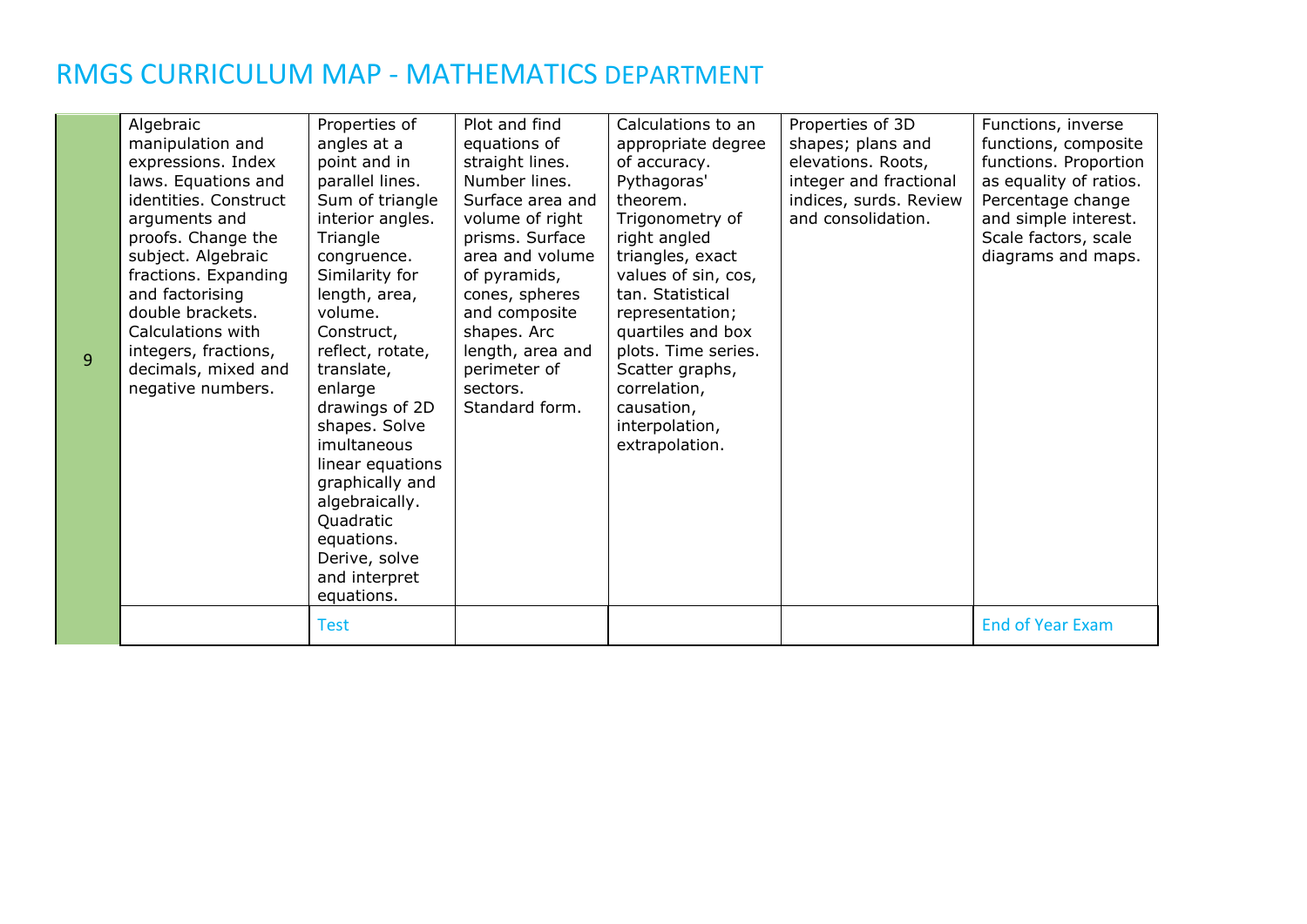| 10 | Solve quadratic<br>equations by<br>factorising,<br>completing the<br>square, quadratic<br>formula, graphically.<br>Gradients and<br>intercepts of linear<br>functions.<br>Geometrical problems<br>on coordinate axes.<br>Recognise shapes of<br>graphs. Gradients of<br>graphs, areas under<br>graphs. Relate ratios<br>to fractions and linear<br>functions. Systematic<br>listing strategies. | Limits of<br>accuracy, upper<br>and lower<br>bounds.<br>Calculate with<br>fractions, surds,<br>multiples of pi.<br>Solve<br>simultaneous<br>equations,<br>linear and<br>quadratic<br>inequalities.<br>Apply and prove<br>circle theorems.<br>Approximate<br>solutions to<br>equations via<br>iteration. | Statistical<br>representation of<br>grouped discrete<br>data, continuous<br>data, including<br>histograms,<br>cumulative<br>frequency<br>graphs. Compare<br>distrtibutions.<br>Pythagoras'<br>theorem.<br>Trigonometry of<br>right angled<br>triangles, exact<br>values of sin,<br>cos, tan. Sine<br>and cosine rules.<br>Area of triangle<br>without<br>perpendicular<br>height.<br>Introduction to<br>vectors. | Representation,<br>addition, subraction<br>of vectors;<br>geometric proofs<br>with vectors.<br>Surface area and<br>volume of spheres,<br>pyramids, cones<br>and composite<br>solids. Set<br>notation, Venn<br>diagrams, tree<br>diagrams,<br>conditional<br>probability. Linear<br>and quadratic<br>sequences. Roots,<br>intercepts and<br>turning points of<br>quadratic<br>functions; solve by<br>completing the<br>square. | Recognise shapes of<br>graphs. Equation of a<br>circle; equation of a<br>tangent. Growth and<br>decay, compound<br>interest, iterative<br>processes.<br>Constructions and<br>loci. Direct and<br>inverse proportion.<br>Review and<br>consolidation. | Construct and<br>interpret equations<br>for direct and inverse<br>proportion.<br>Properties of angles<br>in parallel lines, sum<br>of interior angles of a<br>triangle and any<br>polygon. Congruence<br>and similarity.<br>Compound units. |
|----|-------------------------------------------------------------------------------------------------------------------------------------------------------------------------------------------------------------------------------------------------------------------------------------------------------------------------------------------------------------------------------------------------|---------------------------------------------------------------------------------------------------------------------------------------------------------------------------------------------------------------------------------------------------------------------------------------------------------|------------------------------------------------------------------------------------------------------------------------------------------------------------------------------------------------------------------------------------------------------------------------------------------------------------------------------------------------------------------------------------------------------------------|-------------------------------------------------------------------------------------------------------------------------------------------------------------------------------------------------------------------------------------------------------------------------------------------------------------------------------------------------------------------------------------------------------------------------------|------------------------------------------------------------------------------------------------------------------------------------------------------------------------------------------------------------------------------------------------------|---------------------------------------------------------------------------------------------------------------------------------------------------------------------------------------------------------------------------------------------|
|    | <b>Test</b>                                                                                                                                                                                                                                                                                                                                                                                     |                                                                                                                                                                                                                                                                                                         | <b>Test</b>                                                                                                                                                                                                                                                                                                                                                                                                      |                                                                                                                                                                                                                                                                                                                                                                                                                               |                                                                                                                                                                                                                                                      | <b>End of Year Exam</b>                                                                                                                                                                                                                     |
| 11 | Circle theorems.<br>Algebraic proof.<br>Iterative solutions.<br>Counting strategies,<br>combinations,<br>permutations,<br>capture/recapture<br>method. Vectors.<br>Constructions and<br>loci. Review and<br>consolidation.                                                                                                                                                                      | Review and<br>consolidation.                                                                                                                                                                                                                                                                            | Level 2 Further<br>Mathematics for<br>Sets 1. Review<br>and<br>consolidation.                                                                                                                                                                                                                                                                                                                                    | Level 2 Further<br>Mathematics for<br>Sets 1. Review and<br>consolidation.                                                                                                                                                                                                                                                                                                                                                    | Review and<br>consolidation.                                                                                                                                                                                                                         | Review and<br>consolidation.                                                                                                                                                                                                                |
|    |                                                                                                                                                                                                                                                                                                                                                                                                 | <b>November PQE</b>                                                                                                                                                                                                                                                                                     |                                                                                                                                                                                                                                                                                                                                                                                                                  |                                                                                                                                                                                                                                                                                                                                                                                                                               |                                                                                                                                                                                                                                                      | <b>GCSE</b>                                                                                                                                                                                                                                 |